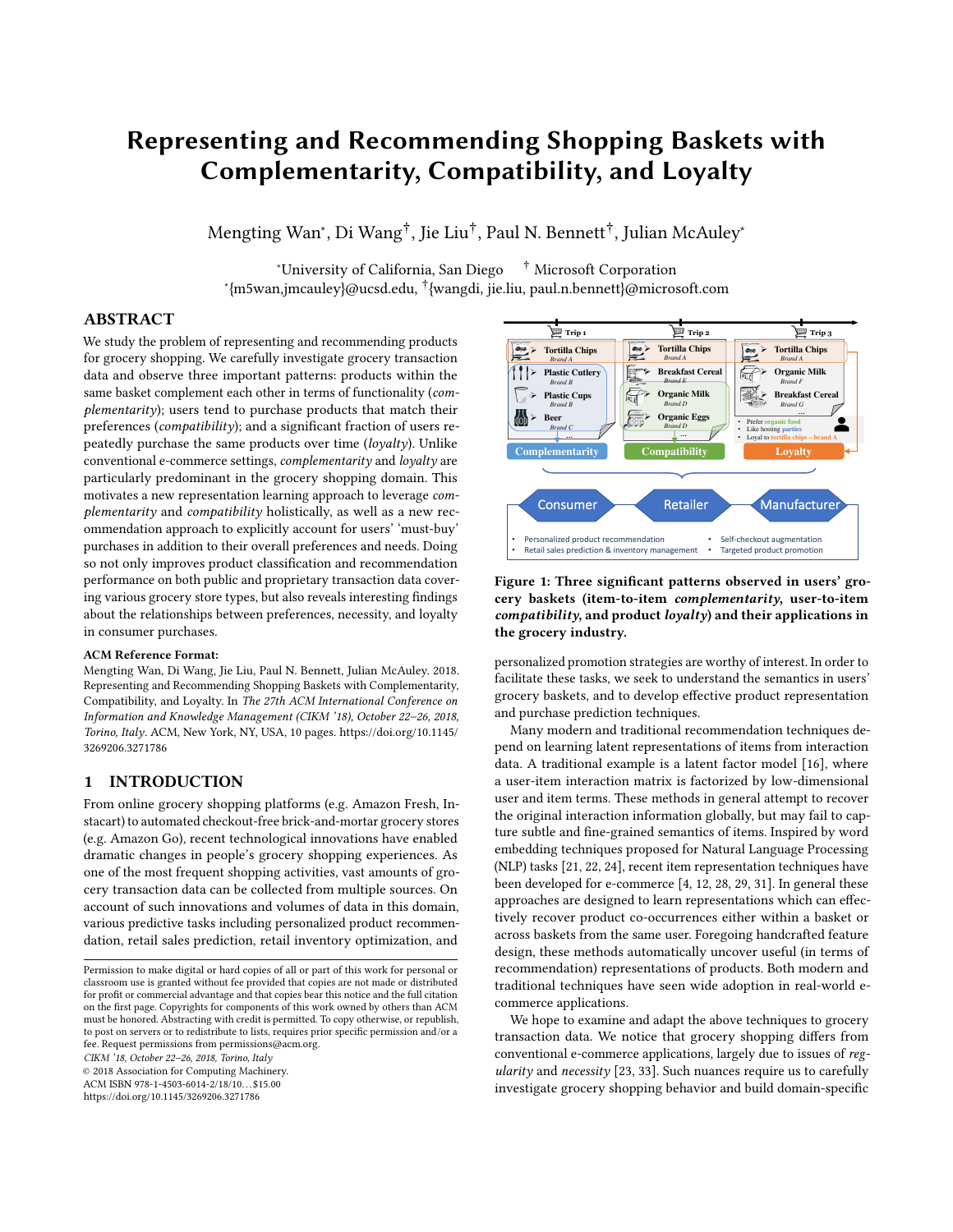representations and recommendation algorithms. In particular, we consider the following patterns in users' grocery baskets:

- Complementarity. Users purchase multiple related products in the same basket to fulfll specifc needs. These products complement each other in terms of functionality. For example, shoppers may buy plastic cups/forks/knives/plates and beer together for a party (Figure 1). Such item-to-item complementarity is critical as it not only captures products' latent functions but also reveals a user's intent in each basket.
- Compatibility. As with most e-commerce categories, compatibility between users' preferences and products' properties is paramount in grocery shopping. In addition, we notice that the above latent functions for complementarity may need to match users' preferences as well (e.g. plastic cups and cutlery are more likely to appear in a party lover's basket). This kind of cohesion inspires us to consider item-to-item complementarity and userto-item compatibility holistically in our representation learning model for grocery shopping.
- Loyalty. A pronounced pattern in grocery transactions is that users tend to exhibit *'loyalty'* towards certain products, i.e., repeatedly purchasing the same product while rarely switching brands among alternatives. Such behavior is often contrary to the assumptions implicit in conventional recommendation models: typically if two products have similar representations and match a user's preferences (or needs), either could be recommended. However, if a user is loyal to one product, then its alternatives have systematically low probability of being purchased. In fact, simple user-wise product purchase frequency becomes a competitive baseline for recommending grocery products, as users' most loyal products can be 'memorized' based on these statistics. Of course, such a baseline lacks generalization power since it is unable to capture product semantics. Thus an appropriate algorithm for grocery recommendation should balance item-to-item complementarity, user-to-item compatibility, and users' product loyalty.

Our primary goal in this study is to leverage the above properties in the grocery shopping domain, and to develop a framework to understand the semantics of users' purchases. The representations we learn are generalizable and support tasks like automatic product categorization and personalized recommendation for grocery shopping at scale.

Contributions. In summary, our contributions are as follows:

- Inspired by the confuence of complementarity and compatibility, we focus on the core component in grocery transaction data— (*item*, *item*, *user*) triples linked by the same basket, i.e., two items purchased in the same basket from a user, and propose a representation learning model triple2vec to recover the above complementarity and compatibility holistically.
- On the basis of these product and user representations, we propose a novel algorithm adaLoyal for personalized grocery recommendation. Our method is capable of adaptively balancing users' "must-buy" products with preferences inferred from the low-dimensional representations.
- We conduct extensive experiments on two public and two proprietary datasets, which cover various grocery store types including

conventional physical supermarkets, a convenience store, and an online grocery shopping platform.

- Based on the quantitative results from experiments, we demonstrate that the proposed triple2vec model is able to generate meaningful (in terms of product classifcation tasks) and useful (in terms of recommendation tasks) product representations. Particularly, by applying adaLoyal, performance of a variety of embedding learning methods can be dramatically improved. The efectiveness of product loyalty estimated from adaLoyal can be validated in our qualitative analysis as well.
- By conducting quantitative and qualitative analysis of our proposed methods, we reveal important and interesting insights about users' grocery shopping behaviors. The major insights include: 1) compared with cross-basket relationships, withinbasket item-to-item complementarity is more useful in order to learn meaningful fne-grained product representations; 2) modeling users' product loyalty and repeated purchases is critical in grocery product recommendation tasks, and such loyalty varies across diferent users, store types and product categories.

## 2 RELATED WORK

Traditional *model-based* item recommendation methods typically rely on Matrix Factorization (MF) techniques, e.g. via a latent factor model [16]. Of most relevance to grocery shopping are variants of MF for implicit feedback data where only positive signals (e.g. purchases) can be observed [13, 26]. MF-based methods have been extended to sequential recommendation (i.e., predicting items in a shopper's next basket, based on the context of their previous basket) by appropriately unifying MF and Markov Chains [27, 32]. More recently, by considering both user-to-item interactions and multiple associations among items simultaneously, such factorization techniques have been extended to within-basket recommendation (i.e., recommending products to be added to the current basket) [18]. In general, these models are optimized to directly favor global recommendation metrics which, while efective for recommendation, may fail to capture detailed semantics of products.

Recently, 'neural' representation learning methods including word2vec [21, 22] and GloVe [24] have achieved success on various NLP tasks. Particularly, the skip-gram technique [21, 22] has been widely extended to other domains including e-commerce [4, 12, 28, 29]. For example, item2vec was proposed by directly applying the skip-gram framework on itemsets, so that it can represent associations among products within the same itemset [4]. prod2vec and bagged-prod2vec were proposed to learn distributed product representations to support ad recommendations in *Yahoo! Mail* [12], where skip-grams are applied to recover product co-occurrence information across the same user's transactions. In order to overcome cold-start problems, several representation learning architectures have been developed to learn product embeddings by incorporating rich meta-data from diferent sources (e.g. product categories, images, description text) [28, 29, 34]. Moreover, a random-walk based network embedding method metapath2vec [10] was proposed to learn node representations from heterogeneous networks; as the relationships among users, baskets, and products can be easily represented as a heterogeneous graph, we consider this as a potential technique which can be applied on grocery shopping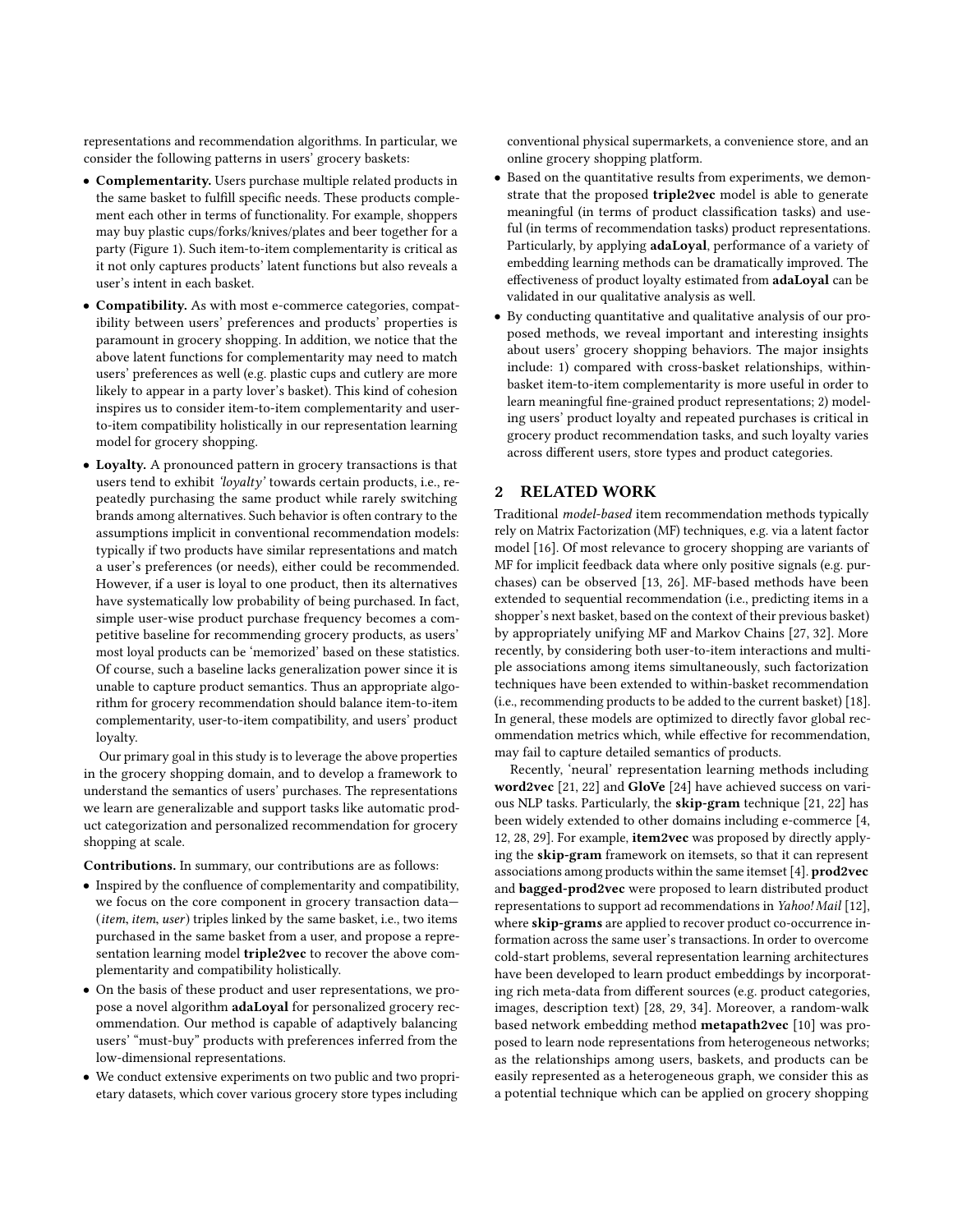

Figure 2: An illustrative example of diferent representation learning models. Here {*u*· }, {*i*· }, {*b*· } are used to represent diferent users, items, and baskets. In each model, the given node is highlighted in red and the nodes for prediction are highlighted in blue.

#### Notation Description

| $C_{i,u}^{(t)}$                                | whether product $i$ is purchased by user $u$ in the transaction $t$<br>Table 1: Notation.                                                                                        |
|------------------------------------------------|----------------------------------------------------------------------------------------------------------------------------------------------------------------------------------|
|                                                | loyalty of item $i$ up to and including transaction $t$                                                                                                                          |
| $q_{i,u}^{(t)}, l_{i,u}^{(t)}$                 | user u's empirical purchase frequency and estimated product                                                                                                                      |
| $\tilde{p}_{i,u}^{(t)}, \tilde{p}_{i,u}^{(t)}$ | item purchase prob. given a user $u$ for transaction $t$ , item<br>purchase prob. given a user $u$ and an item $j$ for transaction $t$ ;<br>both are generated from algorithm 1. |
|                                                | a user $u$ and an item $j$ ; both are calculated from the original<br>representation learning model                                                                              |
| $p_{i,u}, p_{i,u}$                             | item purchase prob. given a user $u$ , item purchase prob. given                                                                                                                 |
|                                                | ( <i>item, item, user</i> ) triple $(i, j, u)$                                                                                                                                   |
| $s_{i,u}, s_{i,j,u}$                           | vector for user u<br>user $u$ 's preference score on item $i$ , the cohesion score of the                                                                                        |
| $f_i, g_i, h_u$                                | $\mathcal{U}, \mathcal{B}_u, I_h$ user set, basket set for user u, item set of basket b<br>two different embedding vectors for item $i$ , and the embedding                      |
|                                                |                                                                                                                                                                                  |

transaction data. Details of some representative product embedding learning methods will be provided in Section 3.1. Note that these existing methods are designed for conventional e-commerce (or general graphs), which may fail to account for the strong cohesion of within-basket complementarity and compatibility exhibited in grocery purchases, nor do such methods explicitly account for repeated purchases.

On the other hand, brand loyalty and repeat purchasing behavior in grocery shopping have been theoretically and empirically studied in the areas of economics and psychology [9, 14, 25]. Although conceptually diferent, loyalty and repeat consumption correlate to each other [14], and such loyalty varies across products and categories [9, 25]. These studies also motivate us to extend the concept of 'loyalty' to large-scale product recommender systems. Recently, a 'Wide&Deep' approach was proposed to address both *memorization* and *generalization* issues in Google Play application recommendations [8]. Rather than modeling user-to-product loyalty, however, they seek to memorize frequently co-occurring products or features. Another line of relevant work includes modeling repeat consumption in online activities including video/music streaming [3, 5–7, 15, 17] and e-commerce [19]. The lifetime of an item in this context is relatively short and users' interest highly depends on recency, which is diferent from empirical fndings from grocery shopping where the decline in loyalty is relatively small over time [9]. Therefore, new techniques need to be developed to handle the dynamics of this specifc domain.

## 3 METHODS

We first briefly introduce the basic skip-gram-based embedding learning framework and several representative instantiations. Then we present the proposed representation learning method triple2vec, and show how to build downstream product classifcation and recommendation systems on these embeddings. Afterwards, we introduce adaLoyal, a recommendation algorithm which adaptively balances users' purchase frequency statistics and the generalization power from embedding learning methods. Important notation is included in Table 1.

#### 3.1 Background

Several product representation learning methods are based on the skip-gram framework [22]. Essentially, they seek to fnd item representations which are useful for predicting contextual (related) items or users, by defning diferent 'context windows.' In this section, we introduce them as diferent instantiations of a unifed skip-gram framework on a heterogeneous graph (Figure 2), whose nodes are composed of diferent products, users, and baskets. Here we have two diferent types of links: 1) item-to-basket, indicating that an item is included in a basket, and 2) user-to-basket, indicating that a basket is purchased by a user. On this graph, several existing representation learning objectives can be cast as learning node representations which maximize the (log) likelihood of using a target node v to predict the contextual nodes  $C_v$ , i.e.,

$$
\mathcal{L}_{sgn} = \sum_{v} \sum_{v' \in C_v} \log P(v'|v). \tag{1}
$$

 $P(v'|v)$  is commonly defined as  $P(v'|v) = \frac{\exp(f_v^T g_{v'}}{\sum_{v''} \exp(f_v^T g_{v''})}$ , where  $f_\upsilon$  and  $g_\upsilon$  are  $K$  dimensional 'input' and 'output' vector representations of a node.

We briefy introduce three representative methods of this type as follows:

• item2vec. Basket-level skip-grams can be directly applied on this graph, where we treat a particular item as a target node, and the rest of the products in the same basket as contextual nodes [4]. This defnition relies on the assumption that products purchased in the same basket share similar semantics, which intuitively supports within-basket/"bundle" product recommendations. However, such co-purchase relationships may not be sufficient to capture personalized preferences toward products.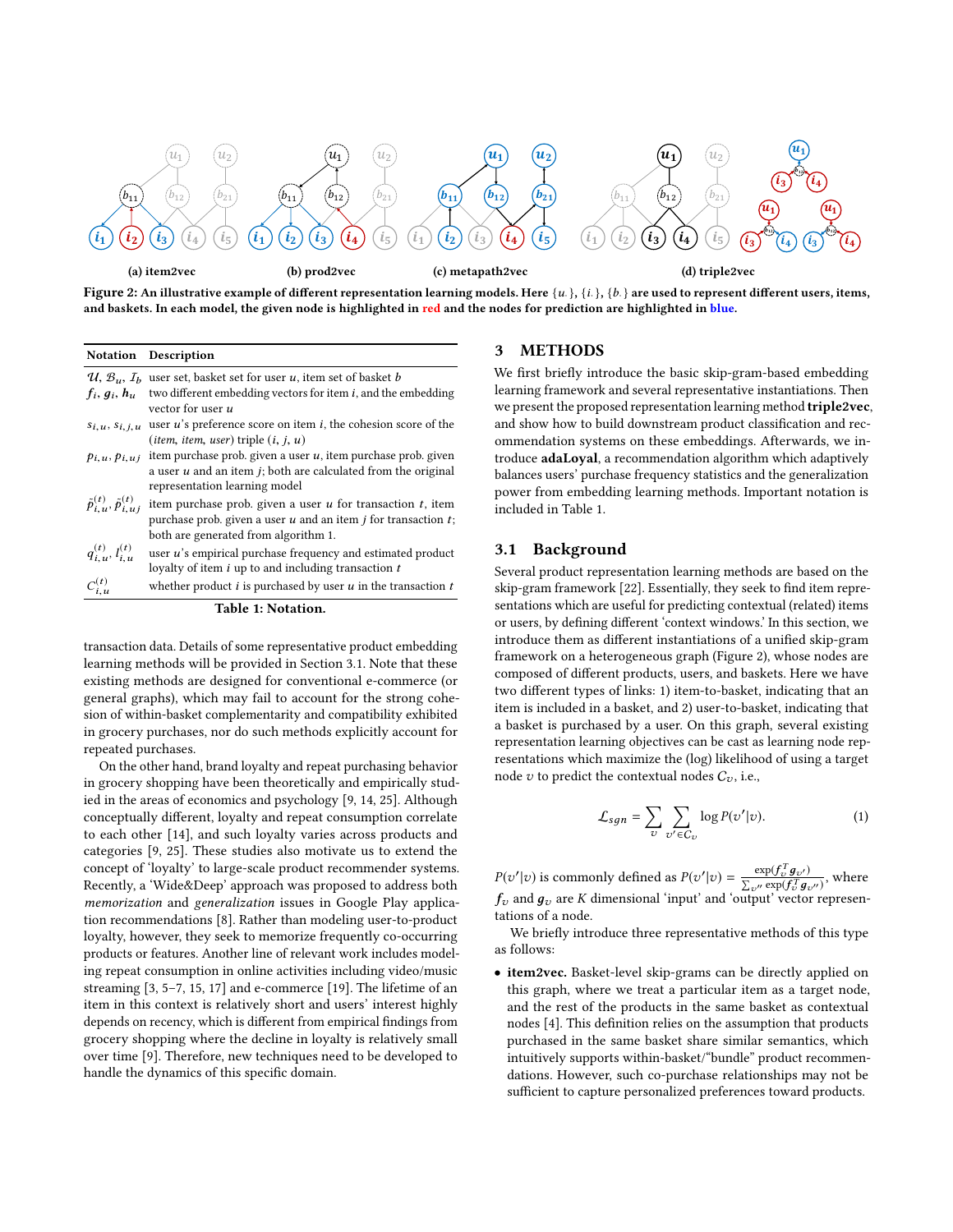- prod2vec. Rather than directly applying Eq. (1) on baskets, in prod2vec, given a target product, the contextual nodes are defned as the products in recent baskets purchased by the same user  $[12]$ <sup>1</sup>. Unlike the previous method which focuses on withinbasket co-purchase relationships regardless of users, this approach emphasizes cross-basket item-to-item relationships for each user.
- metapath2vec. As mentioned, transaction logs can be transformed into a heterogeneous network. Therefore, a state-of-theart network embedding learning method such as metapath2vec [10] can be applied here. In this scenario, we need to defne a symmetric meta-path scheme: *item* → *basket* → *user* → *basket* → *item*, and generate diferent random walkers based on this predefned scheme. Specifcally, we start with a random product, and sample a series of nodes to compose a random walker where each of the nodes consecutively links to the previous one on this meta-path. Then we select a given node, and defne its surrounding nodes along the walk as 'contexts'  $C_v$  in Eq. (1). A concrete example is included in Figure 2c; here we sample a random walker (*i*2,*b*11,*u*1,*b*12,*i*4,*b*21,*u*2,*b*21,*i*5, ...), highlight a randomly selected target node *i*4 in red and its surrounding nodes in blue.<sup>2</sup> Note that this *item* → *basket* → *user* → *basket* → *item* meta-path in general captures the semantics of products purchased by the same user but does not refect product co-purchase relationships explicitly.

#### 3.2 triple2vec: Representations from Triples

Unlike existing skip-gram-based product representations, we focus on the cohesion of each (*item*, *item*, *user*) refecting two items purchased by the same user in the same basket. Specifcally, the transaction logs for training consist of a series of such triples:

$$
\mathcal{T} = \{ (i, j, u) | i \in I_b \land j \in I_b \land i \neq j \land b \in \mathcal{B}_u \land u \in \mathcal{U} \}. \tag{2}
$$

Then we define the cohesion score of each  $(i, j, u)$  triple as

item-to-item complementarity  
\n
$$
s_{i,j,u} = \underbrace{f_i^T g_j} + \underbrace{f_i^T h_u + g_j^T h_u}_{\text{user-to-item compatibility}},
$$
\n(3)

where  $f_i$ ,  $g_j$  are two sets of representations for products and  $h_u$ represents the embedding vector of a user. The frst term in Eq. (3) models the complementarity between two products within the same basket, i.e., whether two products exhibit similar semantics in terms of co-occurrence; the second and third terms are used to capture the compatibility between the product and the user, i.e., how well the product's (latent) properties match the user's preferences. A higher cohesion score indicates closer connections among the nodes in the triple. Finally, we aim to learn embeddings which optimize the occurrence likelihood of the training triples  $\mathcal{T}$ :

$$
\mathcal{L} = \sum_{(i,j,u)\in\mathcal{T}} \left( \log P(i|j,u) + \log P(j|i,u) + \log P(u|i,j) \right), \quad (4)
$$

where  $P(i|j, u) = \frac{\exp(s_{i,j,u})}{\sum_{i'} \exp(s_{i',j,u})}$  and  $P(u|i, j) = \frac{\exp(s_{i,j,u})}{\sum_{u'} \exp(s_{i,j,u'})}$ . Essentially for each triple in  $\mathcal{T}$ , we iteratively 'knock out' a node and use the other two nodes to predict it. Figure 2 shows an illustrative example highlighting the diference between the proposed triple2vec and skip-gram-based models.

Negative Sampling. As with skip-gram-based models, a variation of Noise Contrastive Estimation (NCE) can be applied to approximate the softmax function in Eq. (4) and accelerate training [22]. For example,  $\log P(i|j, u)$  in Eq. (4) can be replaced by

$$
\log \sigma(s_{i,j,u}) + \sum \mathbb{E}_{i' \sim \mathcal{P}(i)} \log \sigma(-s_{i',j,u}),\tag{5}
$$

where we sample *N* negative items from a pre-defned distribution  $P(i)$ , and  $\sigma(x) = \frac{1}{1 + \exp(-x)}$ . We achieve this through the NCE loss API provided in TensorFlow [2], where  $P(i)$  is defined as a log-uniform (Zipf) distribution. Specifcally items are sorted in order of decreasing popularity and the probability of each item *i* being sampled is defined as  $P(i) = \log \frac{r_i+2}{r_i+1}$ , where  $r_i$  denotes the rank of item *i*. This negative sampling technique is used in all the representation learning methods implemented in our experiments, which empirically accelerates model convergence and improves quantitative performance compared to a uniform sampling strategy.

Representing and Recommending Products. Note that two sets of product embeddings  $f_i$  and  $g_i$  are learned from **triple2vec**. These embeddings describe the functions and properties of products from diferent angles, but the inner product between these two captures the cross product relationship—item-to-item complementarity. Therefore, for tasks to evaluate the semantics of products independently (e.g. product classifcation, competitor search), we follow the protocol in [24] and use the additive composition  $f_i + g_i$  as the ultimate representation of each product *i*, which empirically gives a slight boost in most tasks. However, for predictive tasks where the cross-item relationship needs to be considered (e.g. item-to-item recommendation, complementary product search), we consider the inner product score  $f_i^T g_j$  for two items *i*, *j* instead.

In particular, we consider two diferent recommendation scenarios: personalized next-basket product recommendation, and within-basket product recommendation:

- Given a user, when recommending products for the next basket, we replace the product embedding of the given product д*<sup>j</sup>* by the average embedding of all the products in the user's previous baskets. Then we obtain a new preference score  $s_{i,u}$  and the purchase probability is estimated as  $p_{i,u} = \frac{\exp(s_{i,u})}{\sum_{i'} \exp(s_{i',u})}$ .
- If products in the current basket are given, when recommending products to be added in the same basket, we replace д*<sup>j</sup>* by the average embedding of all the products in the given item set.

Note that another set of preference scores could be obtained by exchanging  $f_i$  and  $g_i$ . We also take the average of preference scores generated from these two methods and consider it as a third option. In our experiments, we report results from the method which yields the best validation performance.<sup>4</sup>

 $^{\rm 1}{\rm We}$  consider the bagged version of  ${\bf prod2vec}$  here, where all products purchased in the same contextual basket need to be included together in the objective function.  $2$ The neighborhood size is set to 8 in this figure.

<sup>&</sup>lt;sup>3</sup>Because of symmetry, by exchanging *i* and *j*,  $P(j|i, u)$  can be obtained.  $^{4}$ In our experiments, this protocol is applied for all representation learning methods in which two heterogeneous embeddings are involved.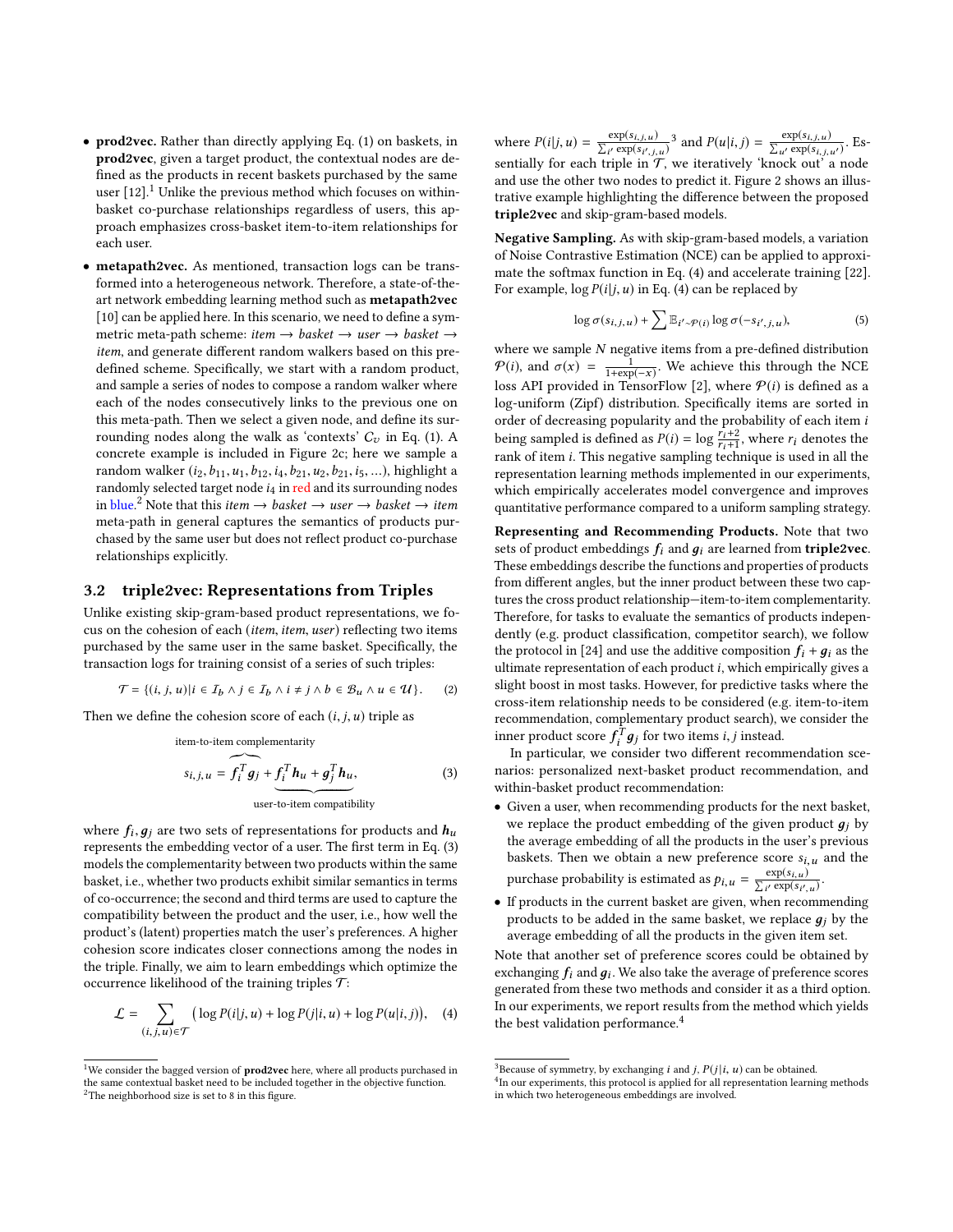# 3.3 adaLoyal: Adaptively Updating and Estimating Product Loyalty

We fnd that in grocery baskets, a number of shoppers have their own 'must-buy' products. A preliminary analysis of 'must-buy' products is provided in Section 4.1 and Figure 3. Such repeat purchases could easily be measured based on user-wise item purchase frequency but may not be captured by low-dimensional product and user representations. Therefore, we introduce an algorithm adaLoyal to adaptively combine these two components and estimate users' product loyalty over time.

We start with a Bayesian view and then gradually build **adaLoyal** based on this principle. Specifcally, for a user *u*, a product *i* and a transaction *t*, we have two predictive models for this basket: the prior purchase probability  $p_{i,u}$ , and the empirical item purchase frequency  $q_{i,u}^{(t-1)}$  up to the given transaction  $t$ <sup>5</sup>. We introduce a latent loyalty indicator  $L_{i,u}$ , which acts as a 'switch' such that  $L_{i,u}$ (*u* is loyal to *i*) causes predictions to be generated from frequency only, while  $\neg L_{i,u}$  (*u* is not loyal to *i*) causes the probability to be estimated from representations. Then the ultimate item purchase probability can be generated from the following probabilistic mixture:

$$
P(C_{i,u}^{(t)} = 1) = P(L_{i,u}) \underbrace{P(C_{i,u}^{(t)} = 1 | L_{i,u})}_{\text{frequency model: } q_{i,u}^{(t-1)}} + P(\neg L_{i,u}) \underbrace{P(C_{i,u}^{(t)} = 1 | \neg L_{i,u})}_{\text{representation model: } p_{i,u}},
$$

where  $C^{(t)}_{i,u} = 1$  indicates that *i* is purchased by user *u* in transaction *t*. On the other hand, given  $C^{(t)}_{i,u}$ , the posterior distribution of this loyalty indicator is:

$$
P(L_{i,u} | C_{i,u}^{(t)}) = \frac{P(L_{i,u}) P(C_{i,u}^{(t)} | L_{i,u})}{P(L_{i,u}) P(C_{i,u}^{(t)} | L_{i,u}) + P(\neg L_{i,u}) P(C_{i,u}^{(t)} | \neg L_{i,u})}.
$$
 (6)

Inspired by this posterior distribution, we seek to estimate a weight (i.e., the product 'loyalty')  $l_{i,u}^{(t)} \in [0,1]$  which results in an ultimate product purchase probability for the next basket:

$$
\tilde{p}_{i,u}^{(t+1)} = l_{i,u}^{(t)} q_{i,u}^{(t)} + (1 - l_{i,u}^{(t)}) p_{i,u}.
$$
\n(7)

i.e.,  $l_{i,u}^{(t)}$  is used to approximate  $P(L_{i,u})$  adaptively. Finally we propose the adaLoyal algorithm as follows. We scan a user's transaction logs chronologically: 1) if a new product is observed, we activate its corresponding loyalty  $l_{i,u}^{(t)}$  and set it to be a given initial value  $l_0$ ; 2) if a product has been purchased before,  $l_{i,u}^{(t)}$  is updated based on the posterior distribution of the loyalty indicator.

The pseudo-code of adaLoyal is given in algorithm 1 and the specific update rules for  $l_{i,u}^{(t)}$  are provided in Eq. (8) and Eq. (9). In general, if a user starts repeatedly consuming a particular product beyond our expectation (i.e., it diverges from the representation model), the corresponding product loyalty will increase and its purchase frequency will be emphasized in the fnal prediction.

Note that the same algorithm can also be applied to within-basket recommendation, where the ultimate product purchase probability

#### Algorithm 1 Pseudo-code of adaLoyal

Input:  $p_{i,u}$ ,  $q_{i,u}^{(t)}$ ,  $C_{i,u}^{(t)}$ ,  $l_0$ . Output:  $\tilde{p}_{i,u}^{(t)}, l_{i,u}^{(t)}$ . for each user *u*, each item *i*, each transaction *t* do **if**  $q_{i,u}^{(t-1)}$  = 0 **then**<br>// *current item has not been purchased before* assign  $\tilde{p}_{i,u}^{(t)} = p_{i,u}$ assign  $l_{i,u}^{(t)} = l_0$ , if  $C_{i,u}^{(t)} = 1$ ;  $l_{i,u}^{(t)} = NA$ , otherwise. else // *loyalty of current item has been activated* assign  $\tilde{p}_{i,u}^{(t)} = l_{i,u}^{(t-1)}q_{i,u}^{(t-1)} + (1 - l_{i,u}^{(t-1)})p_{i,u}$ if  $C_{i,u}^{(t)} = 1$  then assign  $l_{i,u}^{(t)} = \frac{l_{i,u}^{(t-1)}q_{i,u}^{(t-1)}}{l_{i,u}^{(t-1)}q_{i+1}^{(t-1)}q_{i+1}^{(t-1)}}$  $\overline{l}_{i,u}^{(t-1)}q_{i,u}^{(t-1)}+(1-l_{i,u}^{(t-1)})p_{i,u}$ (8) else assign  $l_{i,u}^{(t)} = \frac{l_{i,u}^{(t-1)}(1-q_{i,u}^{(t-1)})}{l_{i,u}^{(t-1)}(1-q_{i,u}^{(t-1)}) \cdot (1-l^{(t-1)})}$  $\frac{I_{i,u}^{(t-1)}(1-q_{i,u}^{(t-1)})+(1-I_{i,u}^{(t-1)})(1-p_{i,u})}{I_{i,u}^{(t-1)}(1-q_{i,u}^{(t-1)})+(1-I_{i,u}^{(t-1)})(1-p_{i,u})}$ (9) end if end if end for

for user *u* given product *j* in the basket can be estimated as  $\tilde{p}_{i,uj}^{(t+1)}$  =  $l_{i,u}^{(t)}q_{i,u}^{(t)} + (1 - l_{i,u}^{(t)})p_{i,uj}.$ 

# 4 EXPERIMENTS

We evaluate representations learned from triple2vec and the recommendation algorithm adaLoyal on two public and two proprietary grocery shopping transaction datasets. Code for the public datasets will be made available at publication time. In order to demonstrate that product embeddings are *meaningful* and *useful*, we evaluate 1) the item classifcation performance obtained with these representations; and 2) the accuracy of product recommendations obtained by leveraging these representations. Finally we evaluate 3) the boost in recommendation performance when using adaLoyal on top of these representations.

In addition to triple2vec, we consider the three methods described in Section 3.1: item2vec [4], prod2vec [12] and metapath2vec [10]. For all representation learning methods, we apply the same negative sampling approach, where the number of negative samples in Eq. (5) is set to 5.<sup>6</sup> AdaGrad [11], a stochastic gradientbased optimization method, is applied to learn all embeddings.

#### 4.1 Datasets

We consider four real-world grocery transaction datasets, where *MSR-Grocery (WA)* and *MSR-Grocery (UT)* are two proprietary datasets collected from the Seattle and Salt Lake City areas (respectively). In order to ensure the reproducibility of our results, we also evaluate the performance of triple2vec and adaLoyal on two public datasets—*Dunnhumby* and *Instacart*.

• *Dunnhumby. The Complete Journey* dataset from Dunnhumby.7 Transactions over two years collected from around two thousand households are included in this dataset. Users are frequent shoppers with an average shopping frequency of once per week.

 ${^5q}_{i,u}^{(t-1)}$  is defined as the number of purchases of product  $i$  divided by the total number of products purchased up to the given transaction *t*.

 $^6{\rm In}$  practice, product bias terms are also added in Eq. (1) and Eq. (3) for all of these methods to capture overall item popularity.

<sup>7</sup>https://www.dunnhumby.com/sourcefles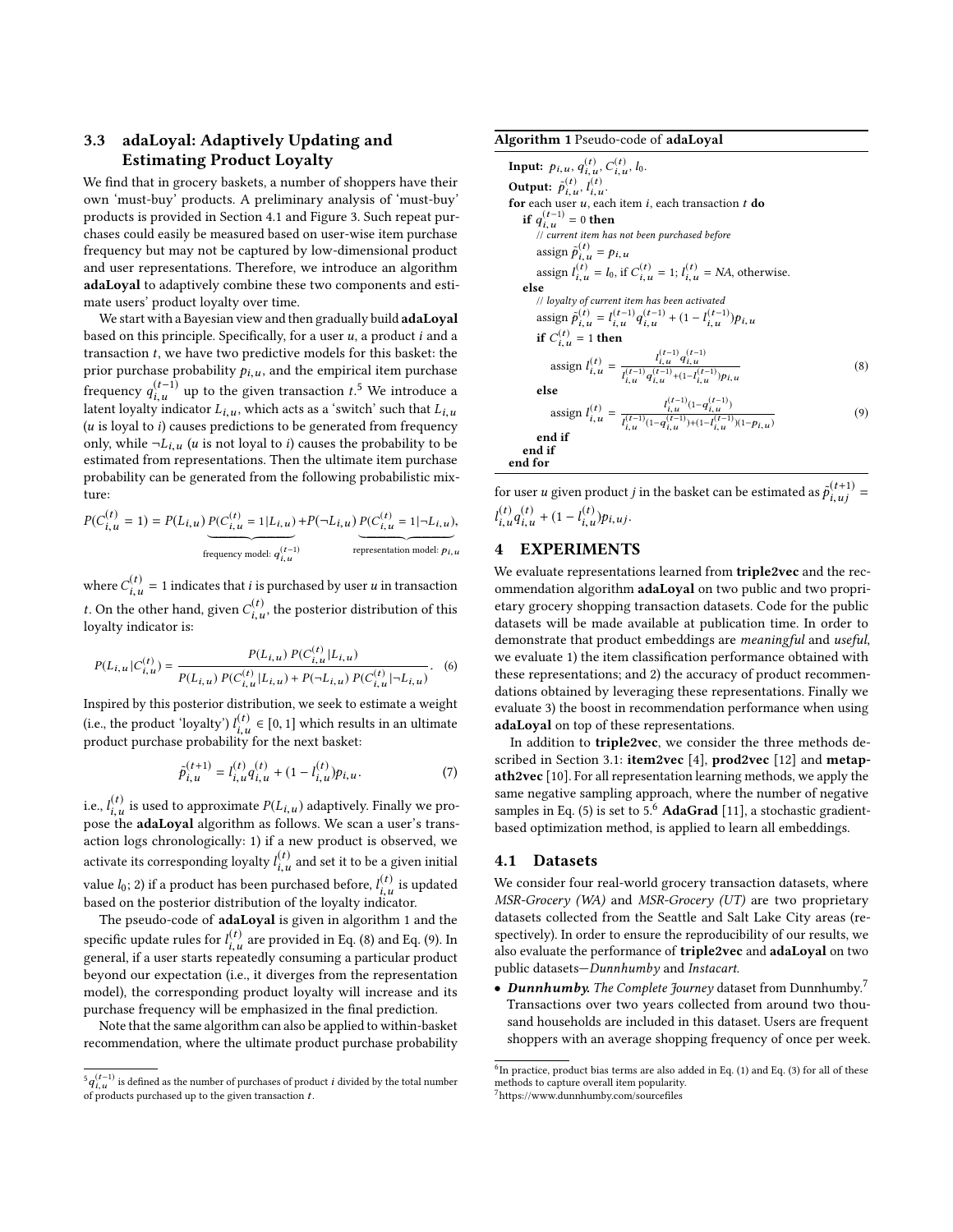| <b>Dataset</b> | #item  | #user   | #transaction | #trans./#user | basket size | #department | #dept. $> 5$ | #category | #cat. $> 5$ |
|----------------|--------|---------|--------------|---------------|-------------|-------------|--------------|-----------|-------------|
| Dunnhumby      | 26,780 | 2.500   | 269,974      | 107.99        | 9.02        |             | 24           | 310       | 255         |
| Instacart      | 42.987 | 206.209 | 3.345.786    | 16.23         | 10.10       | 21          | 21           | 134       | 134         |
| Grocery(WA)    | 16.497 | 47.939  | 360.222      | 7.51          | 4.81        | 34          | 26           | 306       | 177         |
| Grocery(UT)    | 26,821 | 60.421  | 634.733      | 10.51         | 9.80        | 24          | 22           | 288       | 247         |

| Table 2: Basic dataset statistics. |  |  |
|------------------------------------|--|--|
|------------------------------------|--|--|

- *Instacart.* This dataset was published by *instacart.com* [1], a web service that provides same-day grocery delivery in the US. It contains over 3 million grocery orders from more than 200 thousand users. The specifc date of each order is missing but the sequence order of transactions by each user is provided.
- *MSR-Grocery (WA)*. This dataset is collected from a single convenience store in the Seattle area and was frst used in [30]. We extend this dataset to include 12 months of transactions from around 360 thousand users. Because of the type of this store, users tend to have fewer transactions and smaller basket sizes compared with other datasets.
- *MSR-Grocery (UT)*. Finally we collected 8 months of transactions from two mid-size grocery stores in the Salt Lake City area. These two stores are from the same grocery chain and include relatively diverse consumers including households and college students.

After removing rare products (fewer than 10 purchases) from these datasets, the basic statistics of these preprocessed datasets are listed in Table 2. The following rules are applied to split transaction data into train/validation/test sets: 1) for users who have more than one transaction, their most recent transaction is used for testing; 2) for users who have more than two transactions, their second-to-last transactions is used for validation; 3) all the other transactions are used for training. All embedding learning and recommendation models are learned on the training data, and all hyper-parameters are selected based on validation performance. All recommendation results are reported on the held-out test data.

As a preliminary analysis of users' product loyalty in grocery shopping, we explore the distribution of the item purchase frequency of each user's most favored product, *q*max. <sup>8</sup> In Figure 3 we split users into three groups:  $q_{\text{max}}$  ∈ (0, 0.1], (0.1, 0.5], (0.5, 1] to show the distribution. We notice that the fraction of users where  $q_{\text{max}} \leq 0.1$  is limited, which means most users exhibit some repeat consumptions. Moreover, diferent from other datasets, around 70% of users in *Instacart* have products which are repeatedly purchased in more than half of their transactions. A possible explanation could be that *Instacart* is collected from regular shoppers on an online grocery shopping platform, where users may repeatedly seek the same products for efficiency rather than browsing and exploring as in physical stores.

## 4.2 Product Classifcation

Hierarchical product categories are provided in all four datasets. We treat the top-level hierarchy as the 'department' and the secondlevel as the 'category,' and remove small departments and categories



Figure 3: Distribution of the purchase frequency of each user's most favorite product.

|                                                                 | Dunnhumby Instacart Grocery(WA) Grocery(UT) |  |  |  |
|-----------------------------------------------------------------|---------------------------------------------|--|--|--|
| <b>Method</b> micro macro micro macro micro macro micro macro   |                                             |  |  |  |
| item2vec 0.665 0.108 0.377 0.283 0.608 0.345 0.620 0.239        |                                             |  |  |  |
| <b>prod2vec</b> 0.617 0.066 0.330 0.218 0.480 0.212 0.491 0.093 |                                             |  |  |  |
| m.2vec 0.627 0.071 0.331 0.221 0.441 0.144 0.484 0.067          |                                             |  |  |  |
| triple2vec 0.669 0.114 0.382 0.294 0.581 0.361 0.623 0.293      |                                             |  |  |  |

| (a) F1 metrics on coarse-grained (department) classification |  |  |  |
|--------------------------------------------------------------|--|--|--|
|--------------------------------------------------------------|--|--|--|

|                                                            | Dunnhumby Instacart Grocery(WA) Grocery(UT)     |  |  |  |
|------------------------------------------------------------|-------------------------------------------------|--|--|--|
| Method                                                     | micro macro micro macro micro macro micro macro |  |  |  |
| item2vec 0.160 0.046 0.187 0.075 0.518 0.010 0.275 0.094   |                                                 |  |  |  |
| prod2vec 0.087 0.015 0.106 0.030 0.518 0.009 0.119 0.023   |                                                 |  |  |  |
| m.2yec 0.078 0.007 0.155 0.036 0.518 0.007 0.091 0.008     |                                                 |  |  |  |
| triple2vec 0.175 0.049 0.189 0.082 0.519 0.010 0.291 0.097 |                                                 |  |  |  |

(b) F1 metrics on fne-grained (category) classifcation

Table 3: Detailed results on product classifcation tasks (*K* =  $32, r = 50\%$ , the best performance is underlined). All reported improvements are signifcant at 1%.

with fewer than 5 products (see Table 2). We evaluate the quality of the product embeddings learned by diferent methods over both coarse-grained (department) and fne-grained (category) classifcation. In particular, we apply a one-vs-all linear logistic regression classifer on the product embeddings, where the hyper-parameter for the *l*2 regularizer is selected based on a 5-fold cross-validation.

**Results.** We fix the embedding dimensionality to  $K = 32$  and use half of the products for training and the other half for testing (i.e., label fraction  $r = 0.5$ ). Then we repeat each experiment 10 times, and report the average micro-F1 and macro-F1 scores in Table 3. $9$  We also vary the embedding dimension *K*, label fraction *r*, and report the classifcation results in Figures 5a and 5b on the *Dunnhumby* dataset to address the sensitivities of these hyperparameters 10.

 ${}^{8}$ For users who have at least 10 transactions in each dataset, we calculate the user-wise item purchase frequency and fnd the maximum *q*max for each user (i.e., the purchase frequency of the user's most favored product).

 $^9\mbox{All differences}$  are significant at 5% level.

 $10K \in \{8, 16, 32, 64, 128\}, r \in \{0.1, 0.3, 0.5, 0.7, 0.9\}$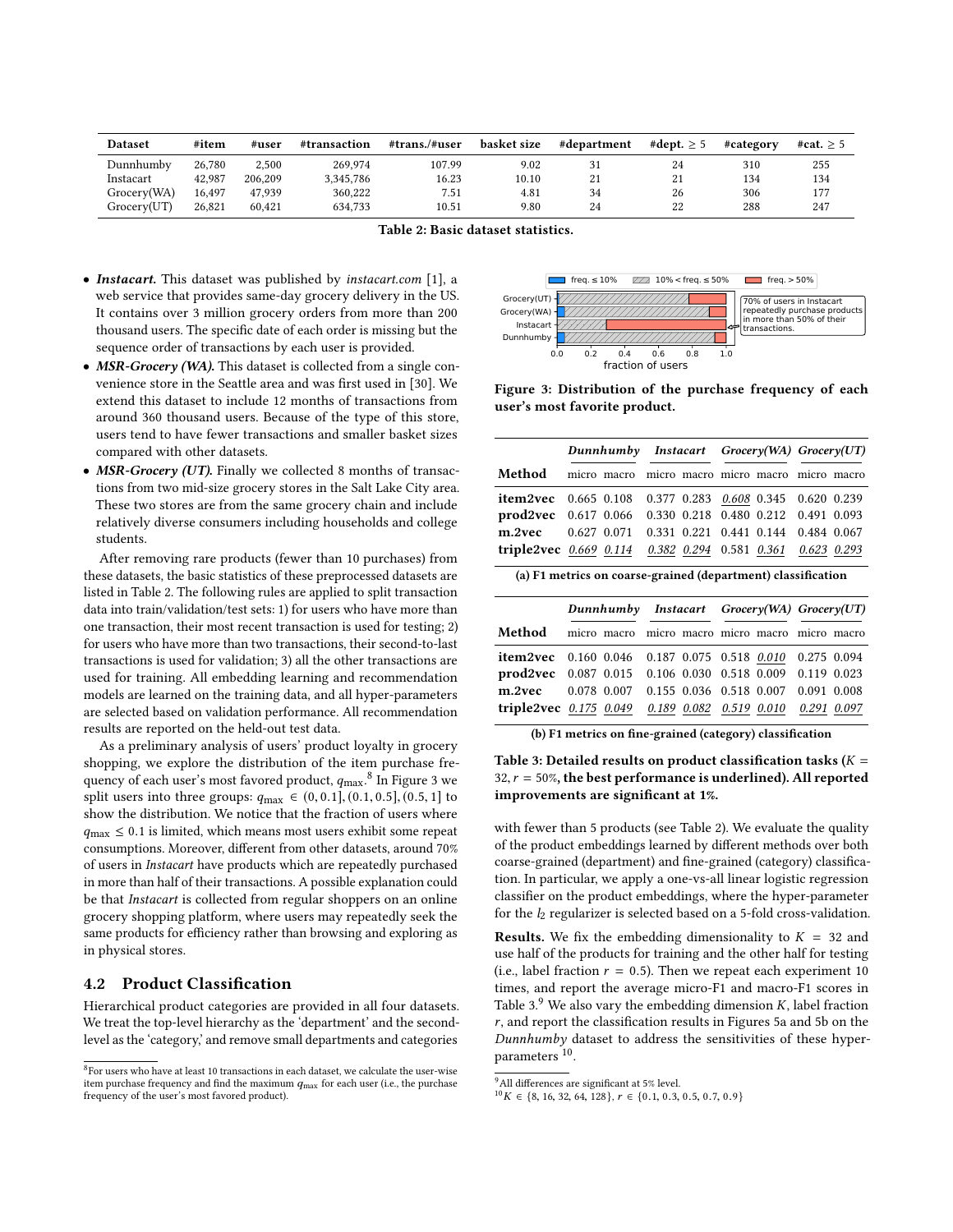We fnd that triple2vec substantially and consistently outperforms all baselines on both department and category classifcation. The improvement is increased with larger embedding dimension *K*. The non-personalized method item2vec in general yields better classifcation results compared with the other two baselines. This may indicate that in order to learn meaningful grocery product representations, within-basket item-to-item complementarity is relatively more signifcant compared with cross-basket item-to-item relationships or item-to-user relationships. Note that in Table 3, the performance of item2vec is particularly strong on the convenience store dataset (*MSR-Grocery (WA)*), which may reveal the particular signifcance of such item-to-item complementarity in this type of stores.

## 4.3 Personalized Recommendation

In addition to product classifcation tasks, we evaluate the product/user representations and the performance of the proposed adaLoyal algorithm on two recommendation tasks: next-basket recommendation and within-basket recommendation. Particularly, we consider the original purchase probability estimated based on embeddings learned from item2vec, prod2vec and metapath2vec as baselines; adaLoyal can be applied on top of any of these. For both recommendation tasks, as in [26, 27], we rank products based on the predicted purchase probability, and consider the Area Under the ROC Curve (AUC) as an overall ranking metric, and Normalized Discounted Cumulative Gain (NDCG) as a top-biased evaluation metric. In this section, we report detailed results with a fixed dimension of item/user embeddings  $K = 32$  (Table 4) and vary it on the *Dunnhumby* dataset for sensitivity analysis (Figure 5c). The initial loyalty value *l*<sub>0</sub> is selected based on the performance on the validation set.  $^{\rm 11}$ 

Next-Basket Recommendation. We frst consider recommending products for users' next baskets. The same prediction method in Section 3.2 is applied for all representation learning baselines. If a user embedding is not available, we use the average embedding of items in a user's training baskets instead. We further consider two additional baselines: overall item purchase frequency (itemPop) and user-wise item purchase frequency (user-wise itemPop).

As next-basket recommendation is a classic recommendation task, we consider two state-of-the-art *supervised* implicit-feedback recommendation baselines as well: 1) BPR-MF [26], an item recommendation model which factorizes the user-item compatibility by approximately optimizing the AUC ranking metric, and 2) FPMC [27], where sequential information (via a first-order Markov Chain) is considered in addition to user-to-item compatibility. To make a fair comparison, we extract item and user embeddings from all representation learning methods and learn a weighted inner product between these two kinds of embeddings as a ranking score. The associated weights are learned by applying the same pairwise ranking loss (i.e., the BPR loss [26]). Note we adopt the same supervised learning protocol here but only need to learn  $K$  parameters,  $12$ where  $K$  is the dimensionality of latent embeddings.

Detailed results on this task are reported in Table 4a. In general triple2vec+adaLoyal and metapath2vec+adaLoyal outperform

|                               | Dunnhumby       | <b>Instacart</b> | Grocerv(WA) Grocerv(UT) |             |
|-------------------------------|-----------------|------------------|-------------------------|-------------|
| Method                        | AUC NDCG        | AUC NDCG         | AUC NDCG                | AUC NDCG    |
| itemPop                       | 0.799 0.129     | 0.918 0.145      | 0.809 0.130             | 0.854 0.137 |
| +userwise                     | 0.732 0.175     | 0.773 0.273      | 0.591 0.150             | 0.607 0.141 |
| <b>BPR-MF</b>                 | 0.861 0.136     | 0.964 0.161      | 0.831 0.136             | 0.862 0.139 |
| <b>FPMC</b>                   | 0.853 0.137     | 0.963 0.163      | 0.821 0.139             | 0.865 0.139 |
| item2vec                      | 0.801 0.132     | 0.945 0.111      | 0.794 0.138             | 0.822 0.108 |
| $+$ BPR                       | 0.851 0.145     | 0.964 0.188      | 0.804 0.141             | 0.846 0.138 |
| +adaLoyal                     | 0.853 0.181     | 0.963 0.270      | 0.805 0.174             | 0.858 0.133 |
| prod2vec                      | 0.796 0.119     | 0.945 0.115      | 0.790 0.137             | 0.826 0.119 |
| $+$ BPR                       | 0.850 0.144     | 0.964 0.183      | 0.807 0.144             | 0.852 0.140 |
| +adaLoval                     | 0.848 0.154     | 0.964 0.273      | 0.803 0.175             | 0.853 0.138 |
| m.2vec                        | 0.838 0.144     | 0.954 0.125      | 0.810 0.126             | 0.846 0.113 |
| $+$ BPR                       | 0.854 0.153     | 0.959 0.189      | 0.809 0.145             | 0.856 0.147 |
| +adaLoyal                     | $0.862$ $0.182$ | 0.967 0.269      | 0.820 0.174             | 0.874 0.149 |
| <b>triple2vec</b> 0.852 0.129 |                 | 0.959 0.128      | 0.817 0.137             | 0.848 0.124 |
| $+BPR$                        | 0.861 0.142     | 0.962 0.186      | 0.819 0.149             | 0.854 0.144 |
| +adaLoyal 0.870 0.166         |                 | 0.968 0.277      | 0.830 0.176             | 0.875 0.152 |

(a) AUC and NDCG on next-basket recommendation.

|                                                        | Dunnhumby                  |                            |             | <i>Instacart Grocery(WA) Grocery(UT)</i> |                            |
|--------------------------------------------------------|----------------------------|----------------------------|-------------|------------------------------------------|----------------------------|
| Method                                                 | AUC NDCG                   |                            |             | AUC NDCG AUC NDCG AUC NDCG               |                            |
| itemPop<br>+userwise                                   | 0.795 0.129<br>0.730 0.174 | 0.918 0.145<br>0.773 0.272 | 0.809 0.131 | 0.590 0.149                              | 0.854 0.137<br>0.606 0.141 |
| item2vec<br>+adaLoyal 0.878 0.183                      | 0.831 0.145                | 0.941 0.116<br>0.965 0.273 |             | 0.835 0.159<br>0.849 0.190               | 0.868 0.117<br>0.883 0.140 |
| <b>prod2vec</b> 0.803 0.121<br>$+adaloyal$ 0.856 0.173 |                            | 0.941 0.125<br>0.965 0.273 |             | 0.820 0.148<br>0.836 0.184               | 0.850 0.125<br>0.866 0.142 |
| m.2vec<br>+adaLoyal 0.858 0.182                        | 0.834 0.144                | 0.944 0.125<br>0.960 0.269 |             | 0.810 0.126<br>0.820 0.173               | 0.846 0.113<br>0.874 0.146 |
| triple2vec $0.864$ 0.145<br>+adaLoyal 0.879 0.185      |                            | 0.960 0.127<br>0.970 0.279 | 0.843 0.191 | 0.830 0.153                              | 0.869 0.132<br>0.885 0.157 |

(b) AUC and NDCG on within-basket recommendation.

#### Table 4: Detailed results on recommendation tasks  $(K = 32)$ .

other embedding learning methods, as both explicitly model useritem compatibility during the representation learning process. We notice that although BPR-MF and FPMC outperform most representation learning methods without incorporating product loyalty, by applying the same supervised learning loss function and learning minimal parameters, these representation learning methods can achieve comparable results on some datasets in terms of AUC and better top-biased ranking performance on all the datasets in terms of NDCG (see the diference between 'BPR-MF' and '+BPR' in Table 4a). Note that user-wise itemPop yields strong performance based on NDCG but poor performance based on the overall ranking metric AUC, as such a frequency-based method is not capable of capturing basket semantics and lacks generalization power for future purchases. Nevertheless, its top-biased performance is

 $^{11}l_0\in\{0.1,\,0.3,\,0.5,\,0.7,\,0.9\}$ <br> $^{12}{\rm In\, practice, we\ may\ need\ to\ learn\ item\ bias\ terms\ as\ well.}$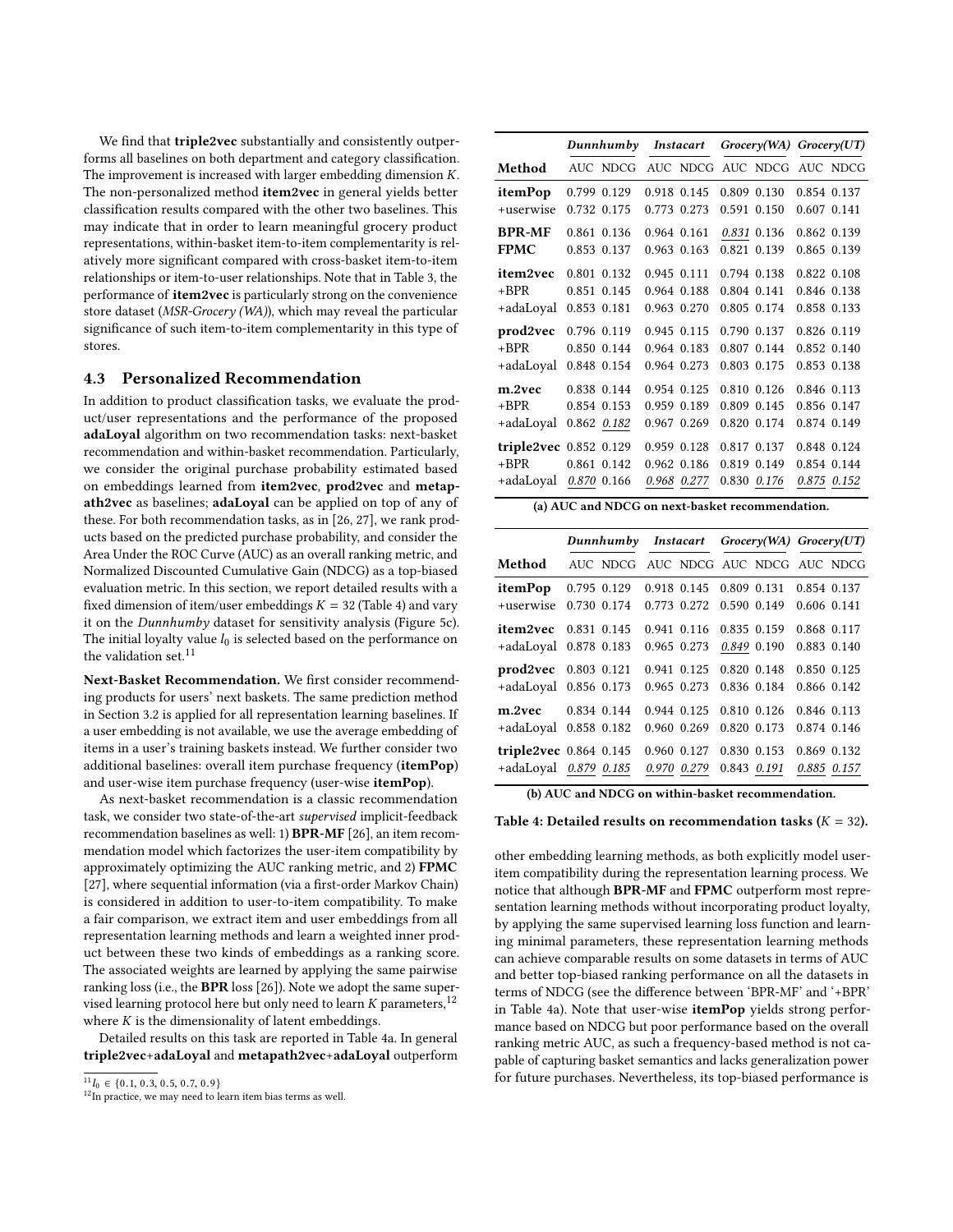

Figure 4: Results for repurchased products and newly purchased products in next-basket recommendation tasks on the *Dunnhumby* and *Instacart* datasets (in terms of AUC).

stronger than BPR-MF and FPMC which directly optimize a ranking metric. A possible reason could be that users' favoritism to some products is difficult to model using latent low-dimensional representations but easy to memorize based on purchase frequency. For the same reason, the performance of all embedding learning methods is signifcantly boosted in terms of both AUC and NDCG by applying adaLoyal to effectively combine these two models (see the diference between the frst row and '+adaLoyal' in each group of Table 4a).

We further explore the improvement from **adaLoyal** on users' repurchases (i.e., products that have be purchased in the given user's training transactions) and new purchases (i.e., products that have not been purchased by the user before the test transaction). Results on the *Dunnhumby* and *Instacart* datasets are provided in Figure 4. We fnd that by applying adaLoyal, recommendations on repurchases will be boosted to the upper bound provided by userwise **itemPop**. Doing so only sacrifices limited performance when generalizing to new purchases. This implies that the algorithm benefts from both the frequency model and universal embeddings by successfully distinguishing 'must-buy' and 'on-demand' products. The efectiveness of estimated product loyalties will be further validated in the subsequent case studies.

Within-Basket Recommendation. Next we consider a setting where we assume some products in the basket are given and we recommend 'complimentary' products to be added to the basket. Specifcally, for a transaction which contains more than one item, we assume half of the products are given and predict the remaining half. For metapath2vec, itemPop and user-wise itemPop, we directly apply next-basket predictions as they do not explicitly account for item-to-item relationships. For item2vec and prod2vec, we use the item-to-item complementarity score for preference prediction (i.e.,  $p_{i,uj} \propto \exp(f_i^T g_j)$ ).

Detailed results are included in Table 4b and triple2vec still dominates other methods in most cases. Besides, we notice that item2vec becomes a competitive method in this scenario and outperforms other baselines. This pattern can be observed when experimenting with diferent numbers of embedding dimensions as well





(b) Label Fraction *r* (Department and Category Classifcation, *K* = 128)



(c) Dimension *K* (Next-Basket and Within-Basket Recommendation)



Figure 5: Sensitivity analysis in product classifcation and recommendation tasks on the *Dunnhumby* dataset.



Figure 6: Histograms of user's product loyalty across diferent datasets, where *lu* represents the average product loyalty of each user with the same initialization  $l_0 = 0.5$ .

(see Figure 5c). This suggests that by explicitly including withinbasket item-to-item interactions in the preference score, item-toitem complementarity can be captured and thus improve withinbasket recommendations.

#### 4.4 Case Studies

In addition to our quantitative results from product classifcation and recommendation, we conduct three case studies on our largest public dataset, *Instacart*, to demonstrate the effectiveness of the product embeddings, and to explore the variety of product loyalty across diferent users and categories.

Loyalty Analysis. Here we explore product loyalty estimated from adaLoyal+triple2vec in detail. We fix the initial loyalty  $l_0 = 0.5$ , and collect the estimated loyalties  $l_{i,u}^{(t)}$  for each user at the final timestamp in the training set. Then we calculate the average value of product loyalties for each user and provide its distribution across diferent datasets in Figure 6. In this fgure, we fnd that *Instacart* is more "loyalty"-dominated compared with physical grocery stores.

We also provide concrete transaction examples in Table 5 to illustrate how users behave diferently from each other in terms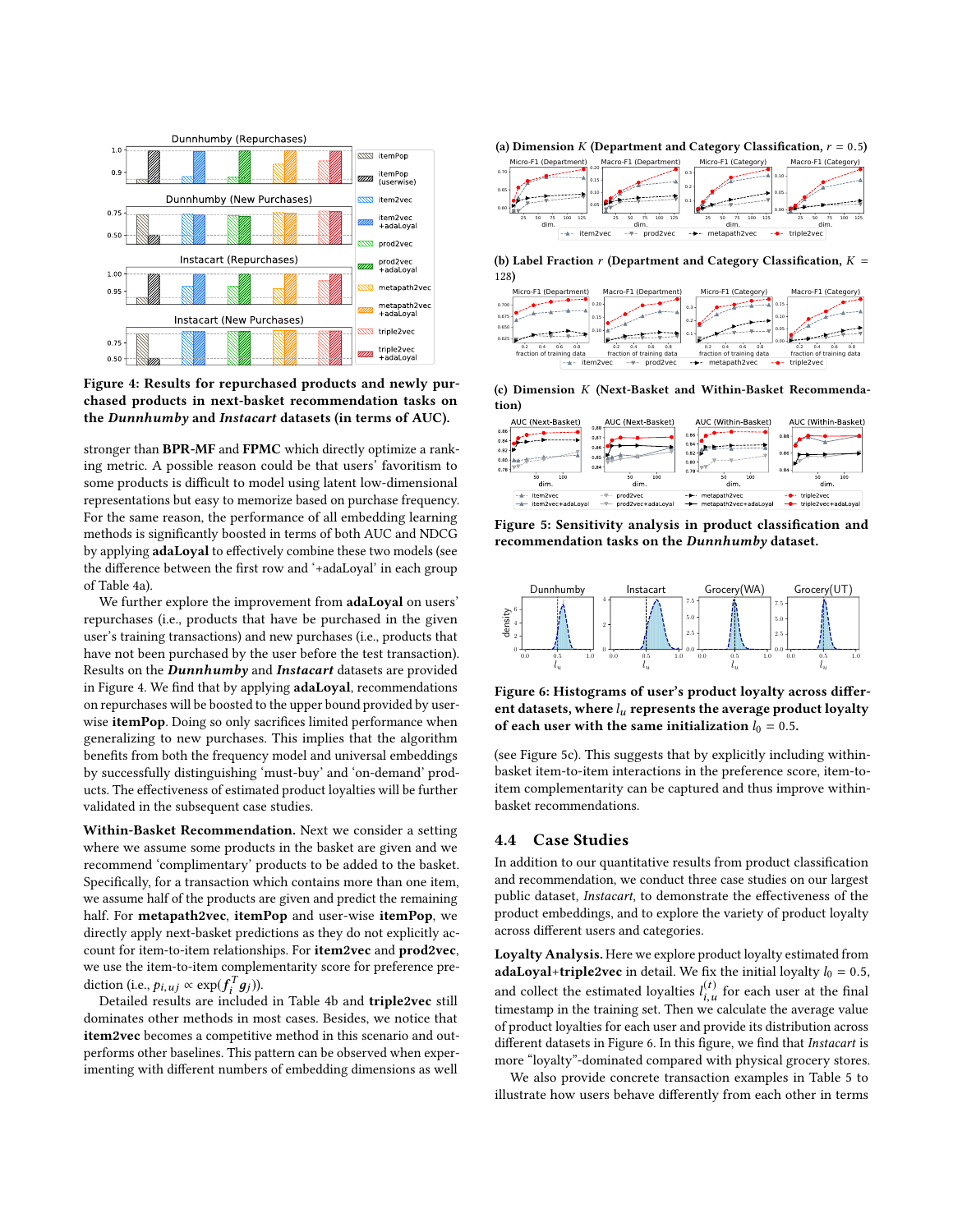| <b>User A</b> $(l_u = 1.00)$    | <b>User B</b> $(l_u = 0.57)$                 | <b>User C</b> ( $l_u = 0.37$ )                               |
|---------------------------------|----------------------------------------------|--------------------------------------------------------------|
| <b>Sparkling Water, Bottles</b> | Spinach Artichoke Dip, Taboule Salad,        | Olive Oil Soap, Citrus Castile Soap, Peppermint Castile Soap |
| <b>Sparkling Water, Bottles</b> | Packaged Grape Tomatoes                      | Coconut Chips - Sea Salt, Coconut Chips - Original           |
| <b>Sparkling Water, Bottles</b> | Bag of Organic Bananas, Taboule Salad        | Compostable Forks                                            |
| <b>Sparkling Water, Bottles</b> | Fuji Apples, Seedless Cucumbers,             | Grunge Buster Grout And Tile Brush                           |
| <b>Sparkling Water, Bottles</b> | Bag of Organic Bananas, Sweet Kale Salad Mix | Pumpkin Seed Cheddar Crispbreads, Seedlander Crispbreads     |
| <b>Sparkling Water, Bottles</b> | Spinach Artichoke Dip, Seedless Red Grapes,  | Zinc Target Mins 50 Mg Gluten Free Tablets                   |

Table 5: Baskets from users with the same number of transactions, but diferent average product loyalties in the *Instacart* dataset.

|             |      | loyal dept. loyalty unloyal dept. loyalty loyal cat. loyalty unloyal cat. loyalty |      |                    |      |                         |      |
|-------------|------|-----------------------------------------------------------------------------------|------|--------------------|------|-------------------------|------|
| pets 0.64   |      | pantry                                                                            | 0.52 | milk               |      | 0.68 kitchen supp. 0.45 |      |
|             |      | dairy/eggs 0.63 personal care                                                     | 0.52 | eggs               |      | 0.68 baking decor. 0.45 |      |
| beverages   | 0.61 | other 0.52                                                                        |      | water/seltzer 0.66 |      | spices                  | 0.46 |
| bakery 0.61 |      | household 0.53 energy drinks 0.65                                                 |      |                    |      | first aid               | 0.46 |
| breakfast   |      | 0.61 international                                                                |      | 0.54 lactose free  | 0.65 | beauty                  | 0.48 |

(a) Department/category ranking based on the raw loyalty score *lu* .

| loyal dept.   | $z_l$    | $z_f$    | $z_l - z_f$ | unloyal dept.     | $z_l$    | $z_f$    | $z_l - z_f$ |
|---------------|----------|----------|-------------|-------------------|----------|----------|-------------|
| pets          | 1.638    | $-0.826$ | 2.464       | meat/seafood      | 0.326    | 2.353    | $-2.027$    |
| dairy/eggs    | 1.314    | $-0.734$ | 2.048       | international     | $-1.117$ | 0.857    | $-1.973$    |
| bulk          | $-0.395$ | $-1.606$ | 1.210       | pantry            | $-1.768$ | $-0.223$ | $-1.544$    |
| babies        | 0.509    | $-0.606$ | 1.115       | beverages         | 0.951    | 1.499    | $-0.547$    |
| alcohol       | 0.100    | $-0.717$ | 0.817       | dry goods/pasta   | $-0.349$ | 0.165    | $-0.514$    |
| loval cat.    | $z_l$    | $z_f$    | $z_l - z_f$ | unloval cat.      | $z_l$    | $z_f$    | $z_l - z_f$ |
| mint gum      | 0.933    | $-0.356$ | 1.289       | fresh fruit       | 0.408    | 4.817    | $-4.408$    |
| dog food care | 1.215    | 0.067    | 1.148       | fresh vegetables  | 0.255    | 4.234    | $-3.980$    |
| granola       | 0.986    | $-0.158$ | 1.144       | pack. veg./fruits | 0.525    | 3.006    | $-2.481$    |
| energy drinks | 1.709    | 0.656    | 1.053       | spices            | $-2.377$ | $-0.618$ | $-1.759$    |
| eggs          | 2.264    | 1.213    | 1.051       | fresh herbs       | $-0.932$ | 0.464    | $-1.396$    |

(b) Department/category ranking based on the relative score  $z_l - z_f$ (i.e., diference between z-scores of loyalty and frequency).

### Table 6: The fve most loyal/unloyal departments and categories in the *Instacart* dataset.

of product loyalty. We fnd a few users who exhibit strong product loyalty similar to *User A* in Table 5, i.e., they order certain products in every transaction. However, most users' shopping patterns are better refected by *User B*'s transactions, where they have strong preferences on some products but occasionally switch brands (e.g. Taboule Salad and Sweet Kale Salad Mix). Diferent from these two kinds of users, product-*unloyal* consumers prefer to explore the store rather than sticking to particular products. For example, *User C* in Table 5 has hardly any repeated product consumptions, rather they buy diferent products with the same function (e.g. various soaps, coconut chips, crispbreads) in the same basket.

Next we calculate the average product loyalties for each department and each category. Based on these statistics, the fve most loyal and unloyal departments/categories are listed in Table 6a. Note that the distribution of this absolute loyalty estimation potentially correlates to the demand/necessity of a category. For example, we observe users are loyal to products such as "milk" and "eggs" (i.e., they repeatedly purchase a specifc product in these categories) while these categories are highly in-demand and need to be purchased frequently in our daily life. To further investigate the loyalty/necessity relationship we normalize both product loyalties and



Figure 7: 2d t-SNE projections of the 32-dimensional product embeddings learned from triple2vec on the *Instacart* dataset.

department/category purchase frequencies into *z*-scores.13 Then we calculate the diference between their *z*-scores to investigate how surprisingly loyal or unloyal is a particular department/category. Based on this diference, we provide the fve most relatively loyal and unloyal departments/categories in Table 6b, where we observe that users are relatively unloyal to fresh fruits, vegetables, meat, and spices but loyal to mint gums, granola, baby products, alcohol, and pet products.

Similarity Search. Next we demonstrate the effectiveness of our product embeddings by showing how they can be used to search for 'complementary' and 'substitutable' products. We calculate the complementarity score (i.e.,  $f_i^T g_j$ ) between all products and the given query product, in order to retrieve the top five complements. For substitutable products, we use the additive composition  $f_i + g_i$ , and retrieve the top fve products (essentially *i*'s competitors) based on cosine similarity. In Table 7 we query the two most popular products "Banana" and "Organic Banana." We observe that milk, yogurt, and granola are likely to be complements for bananas while other fresh fruits can be regarded as similar products/competitors. Another interesting pattern is that most retrieved products for "Organic Banana" are organic products while none are for the (nonorganic) "Banana." This indicates that our representation learning method **triple2vec** can capture latent properties (e.g. "organic") of products, which might be particularly useful when recommending products to match users' fne-grained preferences.

Product Visualization. For each department in *Instacart*, we select the 30 most popular products and visualize the low-dimensional product representations learned from triple2vec in Figure 7 via t-SNE [20]. In this fgure, we notice that triple2vec automatically

 $\frac{13}{13}$ The *z*-score is defined as:  $(x - mean(x))/sd(x)$